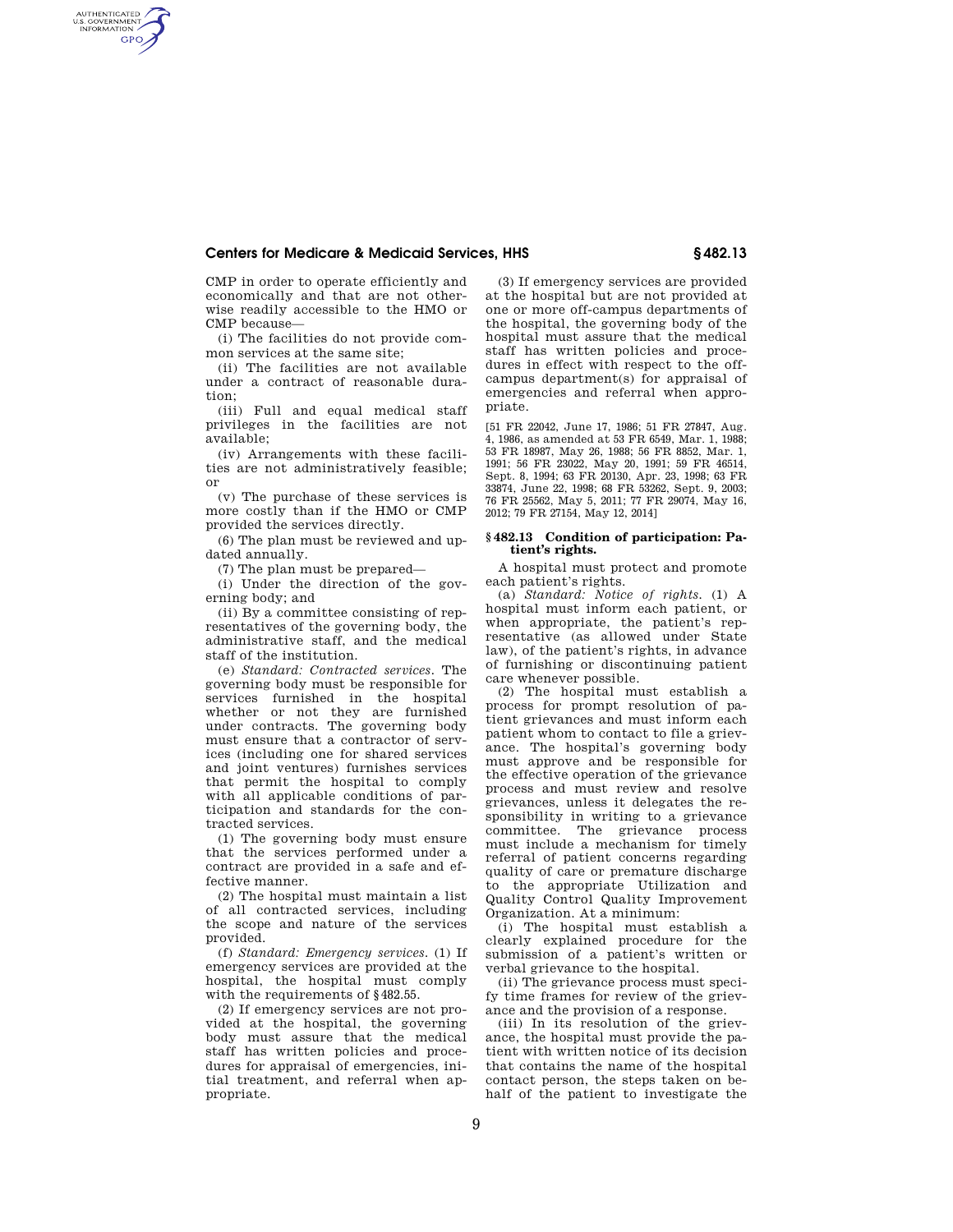grievance, the results of the grievance process, and the date of completion.

(b) *Standard: Exercise of rights.* (1) The patient has the right to participate in the development and implementation of his or her plan of care.

(2) The patient or his or her representative (as allowed under State law) has the right to make informed decisions regarding his or her care. The patient's rights include being informed of his or her health status, being involved in care planning and treatment, and being able to request or refuse treatment. This right must not be construed as a mechanism to demand the provision of treatment or services deemed medically unnecessary or inappropriate.

(3) The patient has the right to formulate advance directives and to have hospital staff and practitioners who provide care in the hospital comply with these directives, in accordance with §489.100 of this part (Definition), §489.102 of this part (Requirements for providers), and §489.104 of this part (Effective dates).

(4) The patient has the right to have a family member or representative of his or her choice and his or her own physician notified promptly of his or her admission to the hospital.

(c) *Standard: Privacy and safety.* (1) The patient has the right to personal privacy.

(2) The patient has the right to receive care in a safe setting.

(3) The patient has the right to be free from all forms of abuse or harassment.

(d) *Standard: Confidentiality of patient records.* (1) The patient has the right to the confidentiality of his or her clinical records.

(2) The patient has the right to access information contained in his or her clinical records within a reasonable time frame. The hospital must not frustrate the legitimate efforts of individuals to gain access to their own medical records and must actively seek to meet these requests as quickly as its record keeping system permits.

(e) *Standard: Restraint or seclusion.* All patients have the right to be free from physical or mental abuse, and corporal punishment. All patients have the right to be free from restraint or seclu-

**§ 482.13 42 CFR Ch. IV (10–1–19 Edition)** 

sion, of any form, imposed as a means of coercion, discipline, convenience, or retaliation by staff. Restraint or seclusion may only be imposed to ensure the immediate physical safety of the patient, a staff member, or others and must be discontinued at the earliest possible time.

(1) *Definitions.* (i) A *restraint* is—

(A) Any manual method, physical or mechanical device, material, or equipment that immobilizes or reduces the ability of a patient to move his or her arms, legs, body, or head freely; or

(B) A drug or medication when it is used as a restriction to manage the patient's behavior or restrict the patient's freedom of movement and is not a standard treatment or dosage for the patient's condition.

(C) A restraint does not include devices, such as orthopedically prescribed devices, surgical dressings or bandages, protective helmets, or other methods that involve the physical holding of a patient for the purpose of conducting routine physical examinations or tests, or to protect the patient from falling out of bed, or to permit the patient to participate in activities without the risk of physical harm (this does not include a physical escort).

(ii) *Seclusion* is the involuntary confinement of a patient alone in a room or area from which the patient is physically prevented from leaving. Seclusion may only be used for the management of violent or self-destructive behavior.

(2) Restraint or seclusion may only be used when less restrictive interventions have been determined to be ineffective to protect the patient a staff member or others from harm.

(3) The type or technique of restraint or seclusion used must be the least restrictive intervention that will be effective to protect the patient, a staff member, or others from harm.

(4) The use of restraint or seclusion must be—

(i) In accordance with a written modification to the patient's plan of care; and

(ii) Implemented in accordance with safe and appropriate restraint and seclusion techniques as determined by hospital policy in accordance with State law.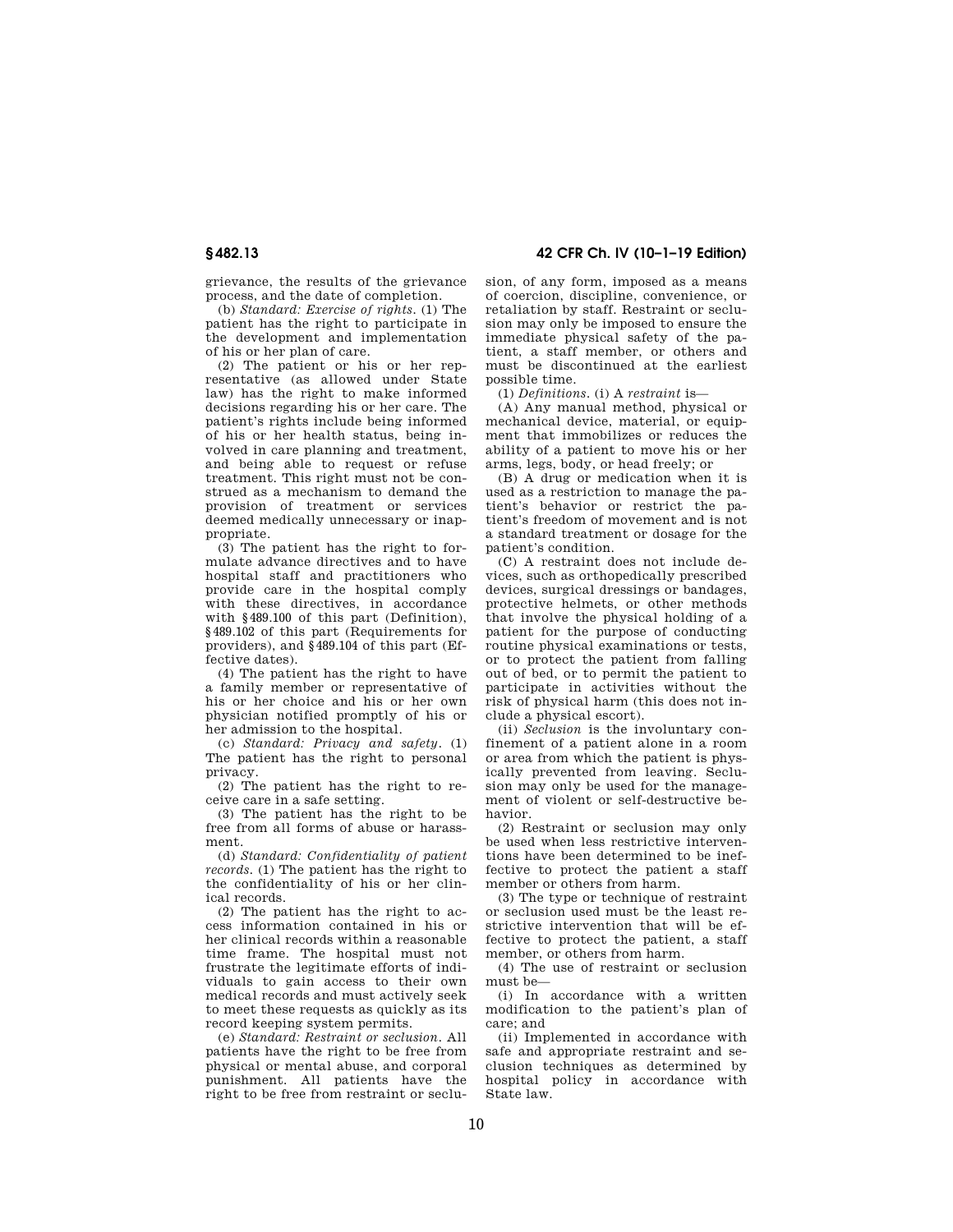## **Centers for Medicare & Medicaid Services, HHS § 482.13**

(5) The use of restraint or seclusion must be in accordance with the order of a physician or other licensed independent practitioner who is responsible for the care of the patient as specified under §482.12(c) and authorized to order restraint or seclusion by hospital policy in accordance with State law.

(6) Orders for the use of restraint or seclusion must never be written as a standing order or on an as needed basis (PRN).

(7) The attending physician must be consulted as soon as possible if the attending physician did not order the restraint or seclusion.

(8) Unless superseded by State law that is more restrictive—

(i) Each order for restraint or seclusion used for the management of violent or self-destructive behavior that jeopardizes the immediate physical safety of the patient, a staff member, or others may only be renewed in accordance with the following limits for up to a total of 24 hours:

(A) 4 hours for adults 18 years of age or older;

(B) 2 hours for children and adolescents 9 to 17 years of age; or

(C) 1 hour for children under 9 years of age; and

(ii) After 24 hours, before writing a new order for the use of restraint or seclusion for the management of violent or self-destructive behavior, a physician or other licensed independent practitioner who is responsible for the care of the patient as specified under §482.12(c) of this part and authorized to order restraint or seclusion by hospital policy in accordance with State law must see and assess the patient.

(iii) Each order for restraint used to ensure the physical safety of the nonviolent or non-self-destructive patient may be renewed as authorized by hospital policy.

(9) Restraint or seclusion must be discontinued at the earliest possible time, regardless of the length of time identified in the order.

(10) The condition of the patient who is restrained or secluded must be monitored by a physician, other licensed independent practitioner or trained staff that have completed the training criteria specified in paragraph (f) of this section at an interval determined by hospital policy.

(11) Physician and other licensed independent practitioner training requirements must be specified in hospital policy. At a minimum, physicians and other licensed independent practitioners authorized to order restraint or seclusion by hospital policy in accordance with State law must have a working knowledge of hospital policy regarding the use of restraint or seclusion.

(12) When restraint or seclusion is used for the management of violent or self-destructive behavior that jeopardizes the immediate physical safety of the patient, a staff member, or others, the patient must be seen face-to-face within 1 hour after the initiation of the intervention—

 $(i)$  By a-

(A) Physician or other licensed independent practitioner; or

(B) Registered nurse or physician assistant who has been trained in accordance with the requirements specified in paragraph (f) of this section.

(ii) To evaluate—

(A) The patient's immediate situation;

(B) The patient's reaction to the intervention;

(C) The patient's medical and behavioral condition; and

(D) The need to continue or terminate the restraint or seclusion.

(13) States are free to have requirements by statute or regulation that are more restrictive than those contained in paragraph  $(e)(12)(i)$  of this section.

(14) If the face-to-face evaluation specified in paragraph (e)(12) of this section is conducted by a trained registered nurse or physician assistant, the trained registered nurse or physician assistant must consult the attending physician or other licensed independent practitioner who is responsible for the care of the patient as specified under §482.12(c) as soon as possible after the completion of the 1-hour faceto-face evaluation.

(15) All requirements specified under this paragraph are applicable to the simultaneous use of restraint and seclusion. Simultaneous restraint and seclusion use is only permitted if the patient is continually monitored—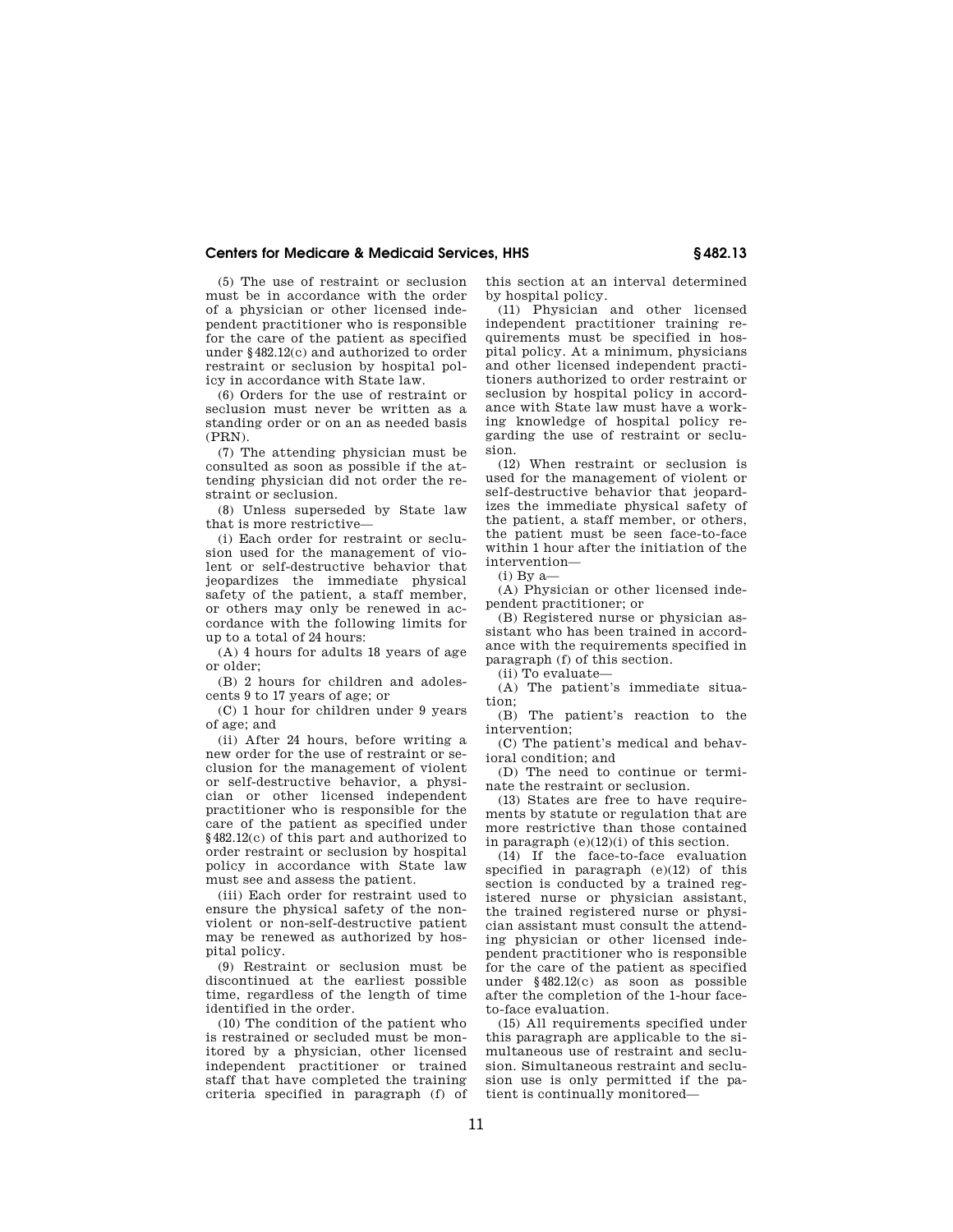(i) Face-to-face by an assigned, trained staff member; or

(ii) By trained staff using both video and audio equipment. This monitoring must be in close proximity to the patient.

(16) When restraint or seclusion is used, there must be documentation in the patient's medical record of the following:

(i) The 1-hour face-to-face medical and behavioral evaluation if restraint or seclusion is used to manage violent or self-destructive behavior;

(ii) A description of the patient's behavior and the intervention used;

(iii) Alternatives or other less restrictive interventions attempted (as applicable);

(iv) The patient's condition or symptom(s) that warranted the use of the restraint or seclusion; and

(v) The patient's response to the intervention(s) used, including the rationale for continued use of the intervention.

(f) *Standard: Restraint or seclusion: Staff training requirements.* The patient has the right to safe implementation of restraint or seclusion by trained staff.

(1) *Training intervals.* Staff must be trained and able to demonstrate competency in the application of restraints, implementation of seclusion, monitoring, assessment, and providing care for a patient in restraint or seclusion—

(i) Before performing any of the actions specified in this paragraph;

(ii) As part of orientation; and

(iii) Subsequently on a periodic basis consistent with hospital policy.

(2) *Training content.* The hospital must require appropriate staff to have education, training, and demonstrated knowledge based on the specific needs of the patient population in at least the following:

(i) Techniques to identify staff and patient behaviors, events, and environmental factors that may trigger circumstances that require the use of a restraint or seclusion.

(ii) The use of nonphysical intervention skills.

(iii) Choosing the least restrictive intervention based on an individualized assessment of the patient's medical, or behavioral status or condition.

(iv) The safe application and use of all types of restraint or seclusion used in the hospital, including training in how to recognize and respond to signs of physical and psychological distress (for example, positional asphyxia);

(v) Clinical identification of specific behavioral changes that indicate that restraint or seclusion is no longer necessary.

(vi) Monitoring the physical and psychological well-being of the patient who is restrained or secluded, including but not limited to, respiratory and circulatory status, skin integrity, vital signs, and any special requirements specified by hospital policy associated with the 1-hour face-to-face evaluation.

(vii) The use of first aid techniques and certification in the use of cardiopulmonary resuscitation, including required periodic recertification.

(3) *Trainer requirements.* Individuals providing staff training must be qualified as evidenced by education, training, and experience in techniques used to address patients' behaviors.

(4) *Training documentation.* The hospital must document in the staff personnel records that the training and demonstration of competency were successfully completed.

(g) *Standard: Death reporting requirements:* Hospitals must report deaths associated with the use of seclusion or restraint.

(1) With the exception of deaths described under paragraph  $(g)(2)$  of this section, the hospital must report the following information to CMS by telephone, facsimile, or electronically, as determined by CMS, no later than the close of business on the next business day following knowledge of the patient's death:

(i) Each death that occurs while a patient is in restraint or seclusion.

(ii) Each death that occurs within 24 hours after the patient has been removed from restraint or seclusion.

(iii) Each death known to the hospital that occurs within 1 week after restraint or seclusion where it is reasonable to assume that use of restraint or placement in seclusion contributed directly or indirectly to a patient's death, regardless of the type(s) of restraint used on the patient during this time. ''Reasonable to assume'' in this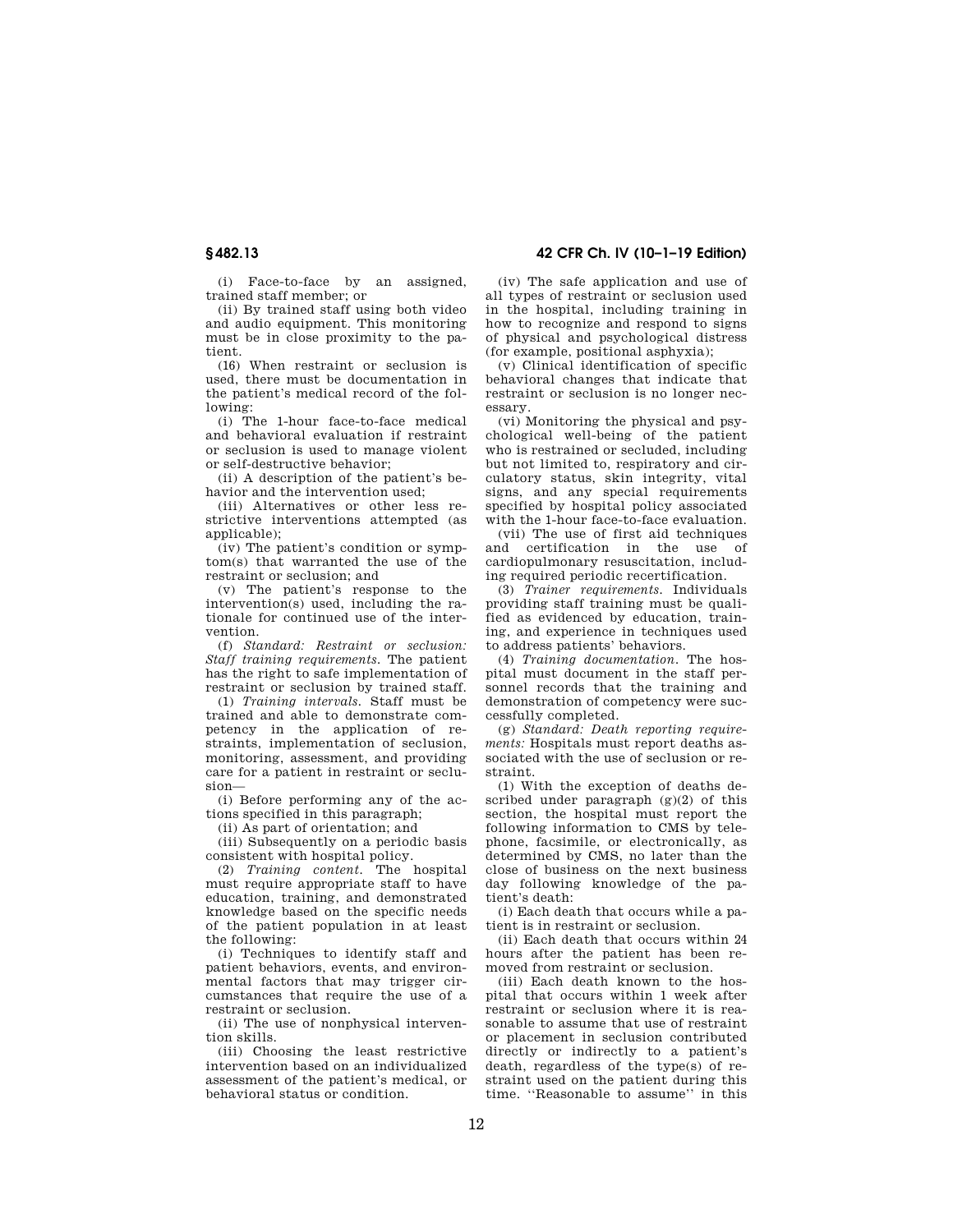## **Centers for Medicare & Medicaid Services, HHS § 482.13, Nt.**

context includes, but is not limited to, deaths related to restrictions of movement for prolonged periods of time, or death related to chest compression, restriction of breathing, or asphyxiation.

(2) When no seclusion has been used and when the only restraints used on the patient are those applied exclusively to the patient's wrist(s), and which are composed solely of soft, nonrigid, cloth-like materials, the hospital staff must record in an internal log or other system, the following information:

(i) Any death that occurs while a patient is in such restraints.

(ii) Any death that occurs within 24 hours after a patient has been removed from such restraints.

(3) The staff must document in the patient's medical record the date and time the death was:

(i) Reported to CMS for deaths described in paragraph  $(g)(1)$  of this section; or

(ii) Recorded in the internal log or other system for deaths described in paragraph  $(g)(2)$  of this section.

(4) For deaths described in paragraph  $(g)(2)$  of this section, entries into the internal log or other system must be documented as follows:

(i) Each entry must be made not later than seven days after the date of death of the patient.

(ii) Each entry must document the patient's name, date of birth, date of death, name of attending physician or other licensed independent practitioner who is responsible for the care of the patient as specified under §482.12(c), medical record number, and primary diagnosis(es).

(iii) The information must be made available in either written or electronic form to CMS immediately upon request.

(h) *Standard: Patient visitation rights.*  A hospital must have written policies and procedures regarding the visitation rights of patients, including those setting forth any clinically necessary or reasonable restriction or limitation that the hospital may need to place on such rights and the reasons for the clinical restriction or limitation. A hospital must meet the following requirements:

(1) Inform each patient (or support person, where appropriate) of his or her visitation rights, including any clinical restriction or limitation on such rights, when he or she is informed of his or her other rights under this section.

(2) Inform each patient (or support person, where appropriate) of the right, subject to his or her consent, to receive the visitors whom he or she designates, including, but not limited to, a spouse, a domestic partner (including a samesex domestic partner), another family member, or a friend, and his or her right to withdraw or deny such consent at any time.

(3) Not restrict, limit, or otherwise deny visitation privileges on the basis of race, color, national origin, religion, sex, gender identity, sexual orientation, or disability.

(4) Ensure that all visitors enjoy full and equal visitation privileges consistent with patient preferences.

[71 FR 71426, Dec. 8, 2006, as amended at 75 FR 70844, Nov. 19, 2010; 77 FR 29074, May 16, 2012]

EFFECTIVE DATE NOTES: 1. At 84 FR 51817, Sept. 30, 2019, §482.13 was amended by revising paragraphs  $(e)(5)$ ,  $(e)(8)(ii)$ ,  $(e)(10)$  and  $(11)$ ,  $(e)(12)(i)$ ,  $(e)(14)$ , and  $(g)(4)(ii)$ , effective Nov. 29, 2019. For the convenience of the user, the revised text is set forth as follows:

### **§ 482.13 Condition of participation: Patient's rights.**

\* \* \* \* \*

 $(e) * * * *$ 

(5) The use of restraint or seclusion must be in accordance with the order of a physician or other licensed practitioner who is responsible for the care of the patient and authorized to order restraint or seclusion by hospital policy in accordance with State law.

$$
\star\qquad \star\qquad \star\qquad \star\qquad \star
$$

 $(8) * * * *$ 

(ii) After 24 hours, before writing a new order for the use of restraint or seclusion for the management of violent or self-destructive behavior, a physician or other licensed practitioner who is responsible for the care of the patient and authorized to order restraint or seclusion by hospital policy in accordance with State law must see and assess the patient.

\* \* \* \* \*